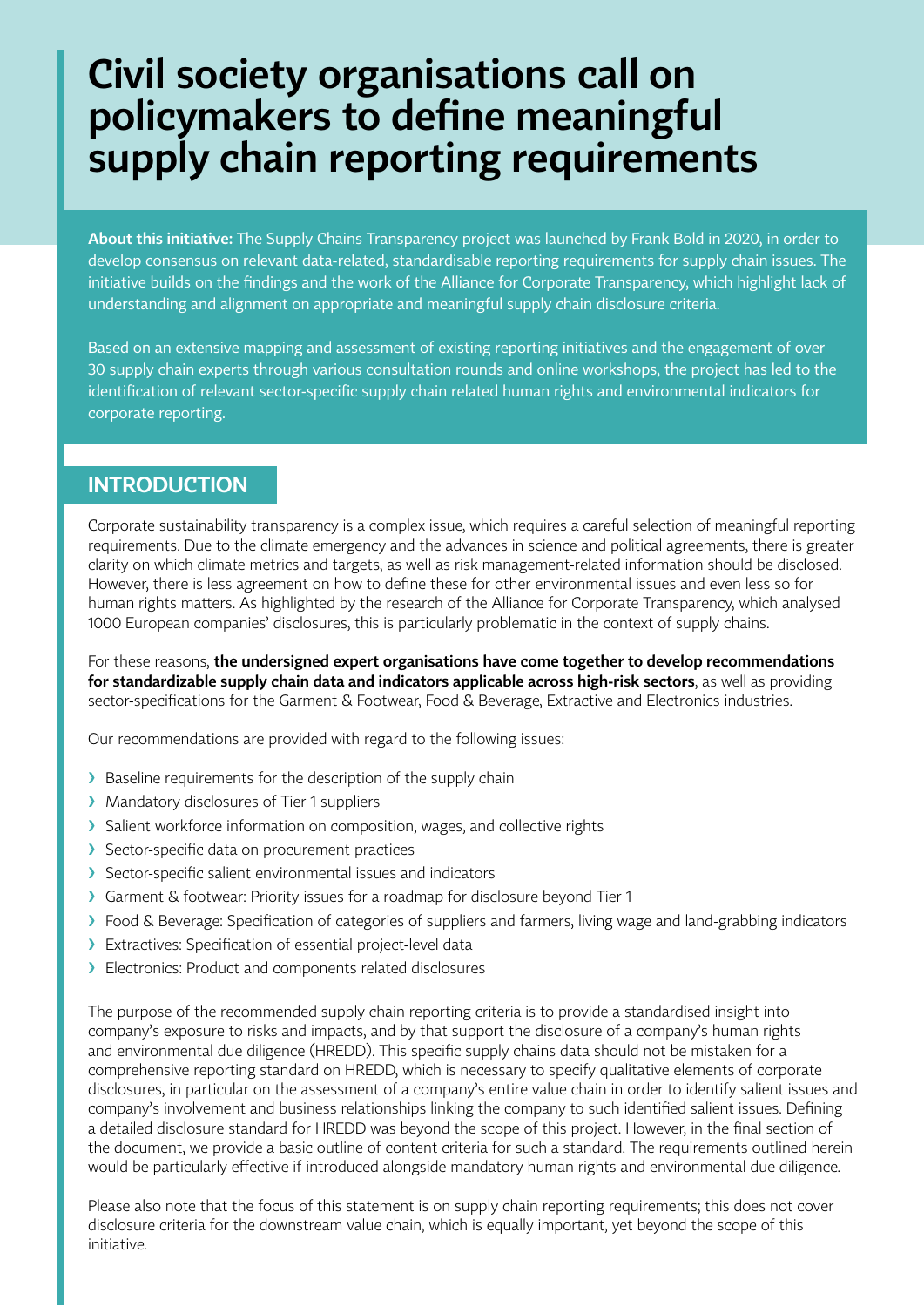## **CROSS-SECTORAL DISCLOSURE REQUIREMENTS**

**For sectors where negative impacts on human rights and the environment are common in supply chains, mandatory reporting standards should at a minimum require the disclosure of the following criteria:** 

#### ❯ **Supply chain description:**

- % suppliers by region, preferably by sourcing country
- % of suppliers that have collective bargaining agreements in place
- GHG Scope 3 emissions

#### ❯ **Mandatory full disclosure of tier 1 suppliers:**

- Name of supplier facilities and addresses
- Type of products by supplier
- Duration of relationship with suppliers
- Workforce information by supplier:
	- − Estimated number of workers per location, disaggregated by gender (job roles and % of women in management positions)
	- − % of migrant (internal and cross-border) workers broken down by nationality, type of contract and gender
	- − Gender pay gap and living wage gap, including details on the calculation methodology adopted
	- − Details on whether the supplier has a trade union and worker committee and all its workers are covered by a collective bargaining agreement

#### **Mandatory reporting standards should further define sector-specific reporting requirements and related thresholds, including:**

- ❯ Categorisation of suppliers, specification of thresholds for disclosure of suppliers, and definition of Tiers
- ❯ Disclosure requirements concerning specific categories of suppliers beyond Tier 1
- ❯ Disclosure of sourcing countries for the main commodities or raw materials

## **SECTOR-SPECIFIC REQUIREMENTS**

#### **Garment and footwear**

Mandatory reporting standards should define a sector roadmap for disclosures beyond Tier  $1^1$ , covering:

- $\lambda$  Names and addresses of Tier 2<sup>2</sup> suppliers including at least wet processes (washing, dyeing), and additional Tiers including fabric, yarn, trims and tanneries
- > Sourcing countries for the main agricultural commodities used in products
- ▶ Water consumption in supply chain in areas with water stress
- ▶ Release of pollutants in water in the supply chain disaggregated by hazardous chemical pollutants, and by water quality parameters

The standards should also require disclosure of data on procurement practices, including:

- ❯ % of orders/volume for which wages and other labour costs (such as wage increases) are isolated/ring-fenced
- ❯ % of orders with on-time payment to suppliers, according to agreed terms
- > Details on payment times (including average and maximum payment times)
- ❯ % of purchases where retrospective changes were made to orders or payment terms
- ❯ % of contracts cancelled by the brand after start of production by the supplier

 $^{\rm 1}$ UNECE has launched a multi-stakeholder project on traceability and transparency in the supply chain for the garment and footwear sector. The project is nearing its end and the resulting standards could be taken into account by the future EU Standard-Setter.

<sup>2</sup> There are important examples of companies from the sector reporting on Tier 2 suppliers. Puma has been disclosing their Tier 2 suppliers for many years ([here](https://about.puma.com/en/sustainability/social)); Adidas publishes their Tier 2 "wet processes" list too [\(here\)](https://www.adidas-group.com/en/sustainability/managing-sustainability/human-rights/supply-chain-structure/); H&M has recently started publishing processing locations (washing, dyeing, etc), and Tier 2 fabric, yarn and tanneries [\(here\)](https://hmgroup.com/sustainability/leading-the-change/supplier-list.html).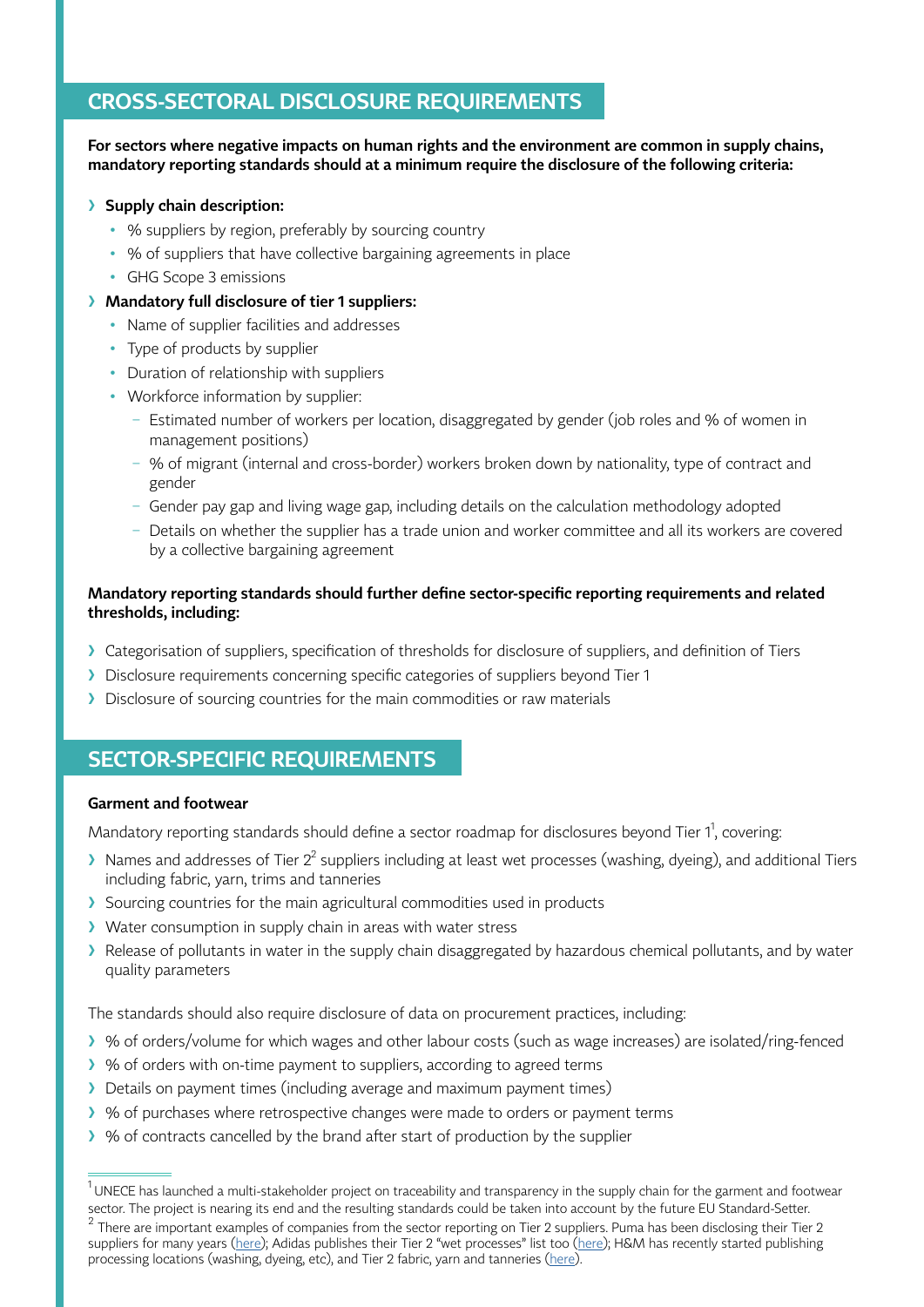#### **Food & Beverage**

As farmers and workers operating beyond Tier 1 are those most highly exposed to risks, mandatory reporting standards should define a sector roadmap for disclosures concerning agricultural production until the bottom of the supply chain\*:

❯ Categorisation of suppliers/farmers (size & ownership), including % of small-scale producers and % of

suppliers whose business models and/or governance systems and structures give greater power to workers, small-scale farmers and local communities

- ❯ % of suppliers and volume where living wage or income benchmarks are factored in as a non-negotiable cost into price negotiations and contract terms
- ❯ % of products produced on land where there is evidence or allegations of land grabbing
- ❯ Information should include estimation / quantification of adverse environmental impacts, including:
	- % of commodities sustainably produced under organic certification
	- % of products sourced from regions with High or Extremely High Baseline Water Stress
	- Overview of water use
	- Deforestation

\*Information should be disclosed for high risk food categories, beginning with at least 3 high risk food categories. For meat and seafood supply chains, this should extend to the feed-level.

#### **Extractives**

Supply chain transparency needs to be disaggregated by project, using the definition provided in the EU Accounting Directive, including with respect to the project-specific policies and standards that detail how procurement processes should take place and how the project ensures that major suppliers align with company and project-specific policies on integrity, social and environmental criteria. The reporting standards should support these disclosures by specifying transparency requirements $^3$  for the following:

- I Name of project, including the stage of the asset, any significant expansion development under way and estimated year of project closure;
- ❯ The breakdown of procurement spend for each category of supplier and in relation to total spend, including details on how the project categorizes suppliers based on:
	- Geographic location, such as proximity to the site;
	- Level of participation, including level of ownership and/ or employment by local individuals or particular groups (Indigenous people, vulnerable groups, etc.);
	- Level of value addition.

Reporting standards should further lay out recommendations and priorities for the sector roadmap for disclosures beyond Tier 1. Such a roadmap should explore transparency concerning suppliers related to 1st tier suppliers, suppliers who implement the largest contracts or high volume of contracts, and suppliers with unknown or high-risk beneficial owners.

#### **Electronics**

Supply chain transparency needs to be provided at product level. The standards should require disclosure of the following information:

> Name of supplier and physical address of the final assembly plant/plants manufacturing the product model

(with aspirations in the mid-term to reach stock keeping unit - SKU level)

- ❯ For the main 10 components (defined by value): Component name, name of supplier and physical address of the factory where the component was manufactured, and product models in which the component is used
- ▶ List of chemicals used and stored for specific final assembly and component factories

<sup>&</sup>lt;sup>3</sup> See '[Mining Local Procurement Mechanisms](https://static1.squarespace.com/static/54d667e5e4b05b179814c788/t/5fb82959404f7008313b33c9/1605904737667/LPRM-English-Nov2020.pdf)' Report, pp.20-21.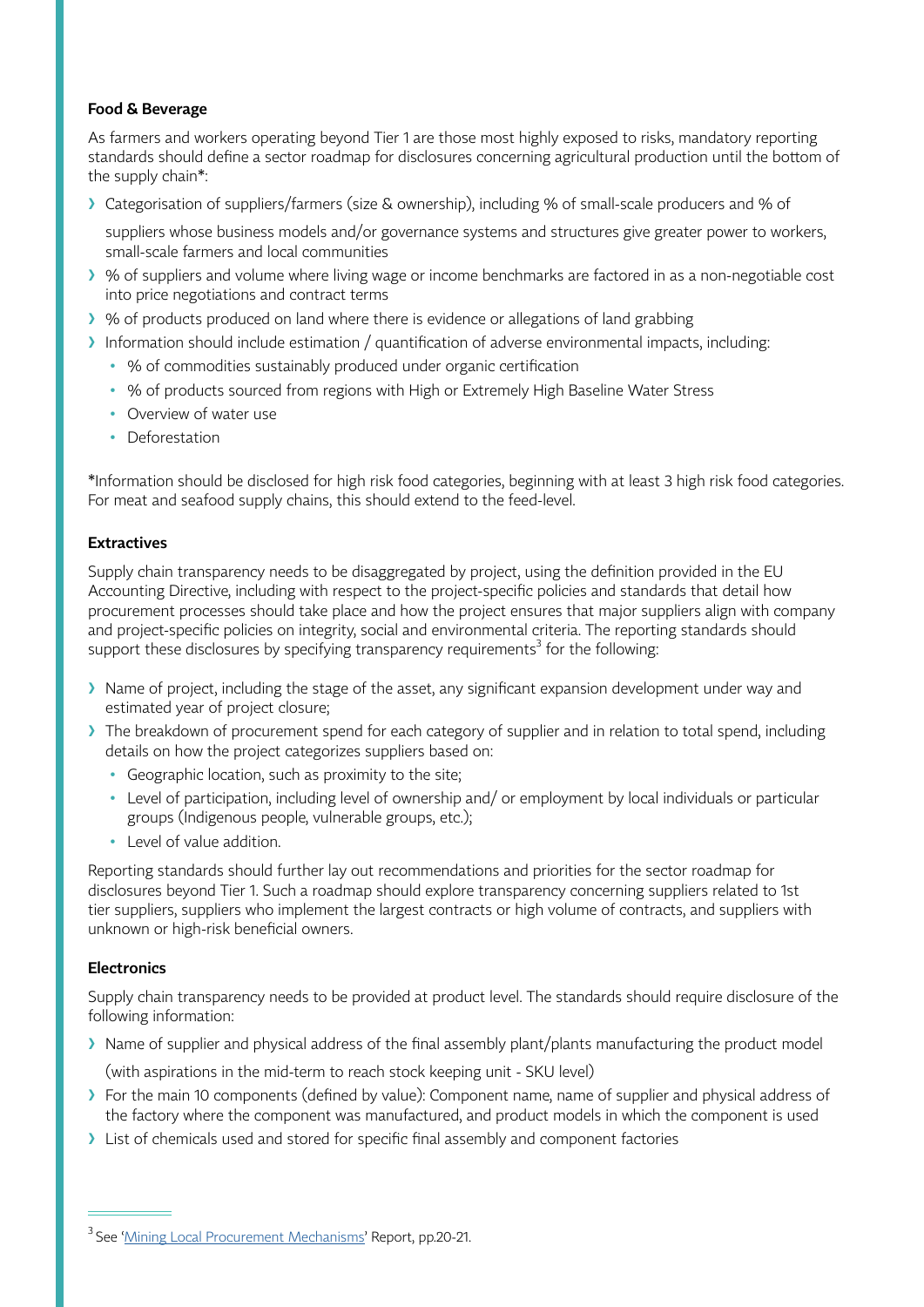The standards should also require disclosure of data on procurement practices, including:

- ❯ % of orders/volume for which wages and other labour costs (such as wage increases) are isolated/ring-fenced
- > Order placement and lead times
- ▶ Details on payment times (Including average and maximum payment times)

# **RELATIONSHIP WITH HUMAN RIGHTS AND ENVIRONMENTAL DUE DILIGENCE REPORTING REQUIREMENTS**

In addition to the indicators presented in this document, the standards also need to provide content and quality criteria for the key elements of due diligence reporting as such, including:

- ❯ Policies on salient cross-sectoral (e.g. gender discrimination and violence, and environmental standards) and sectoral issues (e.g. purchasing practices and recruitment in garment, food, and ICT sectors; procurement processes and conditions, local development and corruption in extractives);
- Allocation of responsibilities, transparency of board oversight and incentives;
- ❯ Due diligence, including impact assessment across the company's value chain, the company's involvement and business relationships, targets relevant for the prevention or mitigation of the impacts, compliance findings, monitoring effects of actions and grievance mechanisms on reducing negative outcomes, and engagement of affected people in all stages of due diligence.

Such a general due diligence reporting standard should build on and incorporate sectoral standards, especially those which are already reflected in public policy such as the supply chain due diligence requirements for conflict minerals.

# **PRINCIPLES FOR DETERMINATION OF RELIABLE, RELEVANT AND STANDARDIZABLE INDICATORS**

The indicators recommended in this document were selected based on the following principles:

- ❯ Capacity to convey information regarding risk exposure or the likelihood that the company's practices are reducing negative outcomes and increasing positive outcomes for people and planet;
- > Measurability, reliability of the data, and methodological clarity;
- Intrinsic value of the information, namely the extent to which an indicator can be relied upon for insight into a company's impacts / risks in the absence of contextual information to enable its interpretation;
- > Low risk of undesirable consequences with regard to company practices.

The application of these criteria led to the exclusion from these recommendations of several commonly recommended indicators such as on audits, number of incidents, proportion of supply chain at risk of severe human rights violations, or training. Should companies opt to report on such aspects, they should ensure the disclosure of further qualitative and contextual information, which standards are however not well positioned to define.